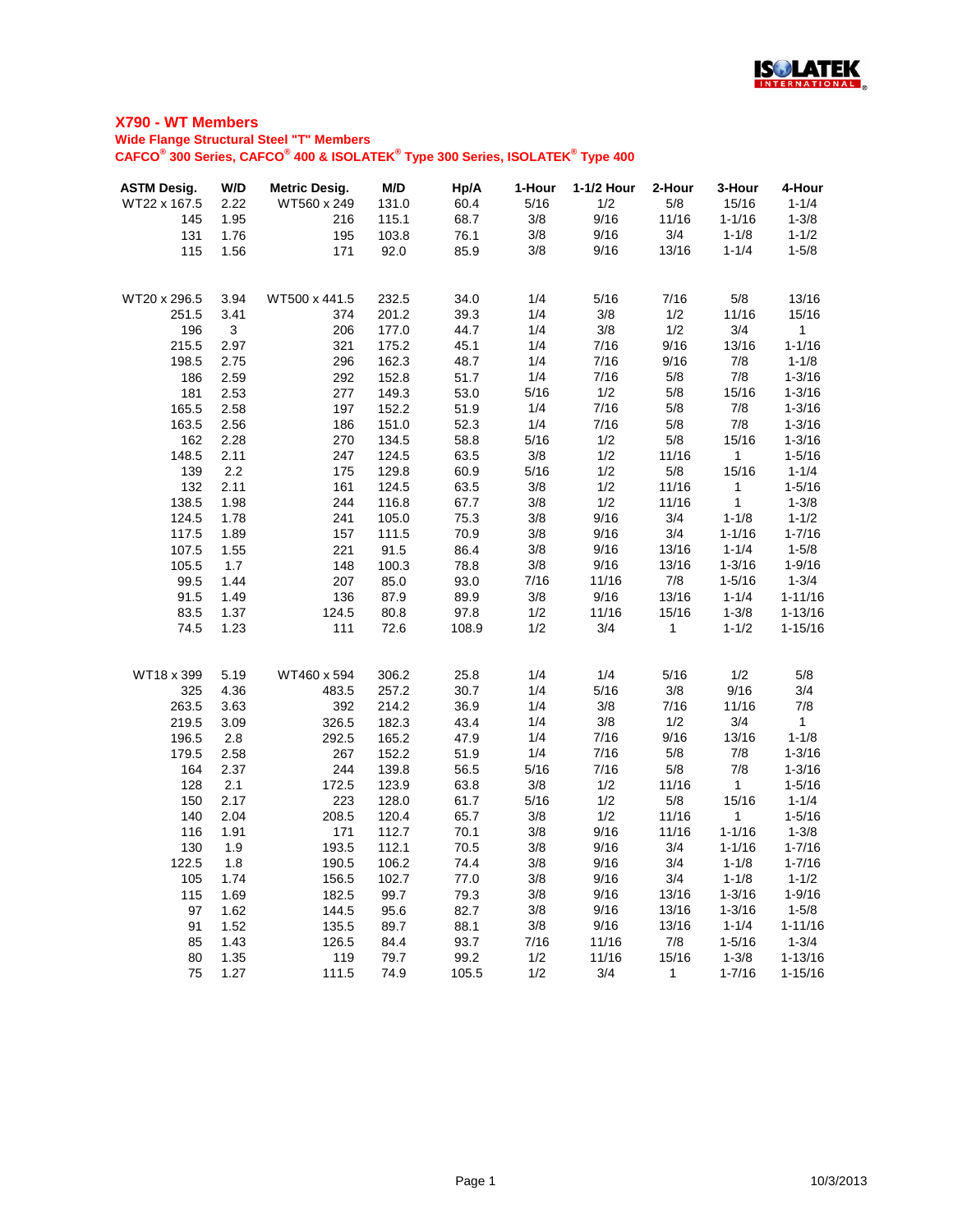

#### **Wide Flange Structural Steel "T" Members**

**CAFCO® 300 Series, CAFCO® 400 & ISOLATEK® Type 300 Series, ISOLATEK® Type 400**

| <b>ASTM Desig.</b> | W/D          | <b>Metric Desig.</b> | M/D            | Hp/A         | 1-Hour      | 1-1/2 Hour | 2-Hour         | 3-Hour          | 4-Hour                   |
|--------------------|--------------|----------------------|----------------|--------------|-------------|------------|----------------|-----------------|--------------------------|
| WT18 x 67.5        | 1.15         | WT460 x 100.5        | 67.9           | 116.5        | 9/16        | 13/16      | $1 - 1/16$     | $1 - 9/16$      | $2 - 1/16$               |
|                    |              |                      |                |              |             |            |                |                 |                          |
| WT16.5 x 193.5     | 2.86         | WT420 x 288          | 168.7          | 46.8         | 1/4         | 7/16       | 9/16           | 13/16           | $1 - 1/16$               |
| 177                | 2.64         | 263.5                | 155.8          | 50.8         | 1/4         | 7/16       | 5/8            | 7/8             | $1 - 3/16$               |
| 159                | 2.39         | 236.5                | 141.0          | 56.1         | 5/16        | 7/16       | 5/8            | 7/8             | $1 - 3/16$               |
| 145.5              | 2.21         | 216.5                | 130.4          | 60.6         | 5/16        | 1/2        | 5/8            | 15/16           | $1 - 1/4$                |
| 131.5              | 2.01         | 196                  | 118.6          | 66.7         | 3/8         | 1/2        | 11/16          | $\mathbf{1}$    | $1 - 3/8$                |
| 120.5              | 1.85         | 179.5                | 109.2          | 72.4         | 3/8         | 9/16       | 3/4            | $1 - 1/16$      | $1 - 7/16$               |
| 110.5              | 1.7          | 164.5                | 100.3          | 78.8         | 3/8         | 9/16       | 13/16          | $1 - 3/16$      | $1 - 9/16$               |
| 100.5              | 1.56         | 149.5                | 92.0           | 85.9         | 3/8         | 9/16       | 13/16          | $1 - 1/4$       | $1 - 5/8$                |
| 76                 | 1.36         | 113                  | 80.2           | 98.5         | 1/2         | 11/16      | 15/16          | $1 - 3/8$       | $1 - 13/16$              |
| 70.5               | 1.27         | 105                  | 74.9           | 105.5        | 1/2         | 3/4        | $\mathbf{1}$   | $1 - 7/16$      | $1 - 15/16$              |
| 84.5               | 1.21         | 125.5                | 71.4           | 110.7        | 1/2         | 3/4        | $\mathbf{1}$   | $1 - 1/2$       | $\overline{2}$           |
| 65                 | 1.18         | 96.5                 | 69.6           | 113.5        | 1/2         | 3/4        | 1              | $1 - 1/2$       | $\overline{2}$           |
| 59                 | 1.07         | 88                   | 63.1           | 125.2        | 9/16        | 13/16      | $1 - 1/8$      | $1 - 5/8$       | $2 - 1/8$                |
|                    |              |                      |                |              |             |            |                |                 |                          |
| WT15 x 195.5       | 3.07         | WT380 x 291          | 181.1          | 43.6         | 1/4         | 3/8        | 1/2            | 3/4             | 1                        |
| 178.5              | 2.83         | 265.5                | 167.0          | 47.3         | 1/4         | 7/16       | 9/16           | 13/16           | $1 - 1/16$               |
| 163                | 2.61         | 242                  | 154.0          | 51.3         | 1/4         | 7/16       | 5/8            | 7/8             | $1 - 3/16$               |
| 146                | 2.36         | 217                  | 139.2          | 56.8         | 5/16        | 7/16       | 5/8            | 7/8             | $1 - 3/16$               |
| 130.5              | 2.13         | 194.5                | 125.7          | 62.9         | 3/8         | 1/2        | 11/16          | $\mathbf{1}$    | $1 - 5/16$               |
| 117.5              | 1.93         | 175                  | 113.9          | 69.4         | 3/8         | 9/16       | 11/16          | $1 - 1/16$      | $1 - 3/8$                |
| 105.5              | 1.75         | 157                  | 103.3          | 76.6         | 3/8         | 9/16       | 3/4            | $1 - 1/8$       | $1 - 1/2$                |
| 95.5               | 1.59         | 142                  | 93.8           | 84.3         | 3/8         | 9/16       | 13/16          | $1 - 1/4$       | $1 - 5/8$                |
| 74                 | 1.46         | 110                  | 86.1           | 91.8         | 7/16        | 11/16      | 7/8            | $1 - 5/16$      | $1 - 3/4$                |
| 86.5               | 1.45         | 128.5                | 85.6           | 92.4         | 7/16        | 11/16      | 7/8            | $1 - 5/16$      | $1 - 3/4$                |
| 62                 | 1.23         | 92.5                 | 72.6           | 108.9        | 1/2         | 3/4        | $\mathbf{1}$   | $1 - 1/2$       | $1 - 15/16$              |
| 66                 | 1.3          | 98                   | 76.7           | 103.1        | 1/2         | 3/4        | 15/16          | $1 - 7/16$      | $1 - 7/8$                |
| 58                 | 1.16         | 86.5                 | 68.4           | 115.5        | 9/16        | 13/16      | $1 - 1/16$     | $1 - 9/16$      | $2 - 1/16$               |
| 54                 | 1.08         | 80.5                 | 63.7           | 124.1        | 9/16        | 13/16      | $1 - 1/16$     | $1 - 5/8$       | $2 - 1/8$                |
| 49.5               | 0.99         | 73.5                 | 58.4           | 135.3        | 9/16        | 13/16      | $1 - 1/8$      | $1 - 5/8$       | $2 - 1/8$                |
| 45                 | 0.9          | 67                   | 53.1           | 148.9        | 9/16        | 13/16      | $1 - 1/8$      | $1 - 5/8$       | $2 - 1/8$                |
| WT13.5 x 296.5     | 4.32         | WT345 x 401          | 254.9          | 31.0         | 1/4         | 5/16       | 3/8            | 9/16            | 3/4                      |
| 184                | 3.12         | 274                  | 184.1          | 42.9         | 1/4         | 3/8        | 1/2            | 3/4             | 1                        |
| 168                | 2.88         | 250                  | 169.9          | 46.5         | 1/4         | 7/16       | 9/16           | 13/16           | $1 - 1/16$               |
| 153.5              | 2.66         | 228.5                | 156.9          |              | 1/4         | 7/16       | 9/16           | 7/8             | $1 - 1/8$                |
| 140.5              |              | 209                  |                | 50.4         | 5/16        | 7/16       | 9/16           | 7/8             | $1 - 1/8$                |
|                    | 2.46         |                      | 145.1          | 54.5         |             |            |                |                 |                          |
| 129<br>117.5       | 2.27<br>2.09 | 192<br>175           | 133.9<br>123.3 | 59.0<br>64.1 | 5/16<br>3/8 | 1/2<br>1/2 | $5/8$<br>11/16 | 15/16           | $1 - 3/16$<br>$1 - 5/16$ |
|                    |              |                      |                |              |             | 9/16       |                | 1<br>$1 - 1/16$ | $1 - 3/8$                |
| 108.5              | 1.94         | 161.5                | 114.5          | 69.1         | 3/8         |            | 11/16          |                 |                          |
| 97                 | 1.75         | 144.5                | 103.3          | 76.6         | 3/8         | 9/16       | 3/4            | $1 - 1/8$       | $1 - 1/2$                |
| 89                 | 1.61         | 132.5                | 95.0           | 83.2         | 3/8         | 9/16       | 13/16          | $1 - 3/16$      | $1 - 5/8$                |
| 80.5               | 1.47         | 120                  | 86.7           | 91.1         | 3/8         | 9/16       | 13/16          | $1 - 1/4$       | $1 - 11/16$              |
| 64.5               | 1.38         | 96                   | 81.4           | 97.1         | 1/2         | 11/16      | 15/16          | $1 - 3/8$       | $1 - 13/16$              |
| 73                 | 1.34         | 108.5                | 79.1           | 100.0        | 1/2         | 11/16      | 15/16          | $1 - 3/8$       | $1 - 13/16$              |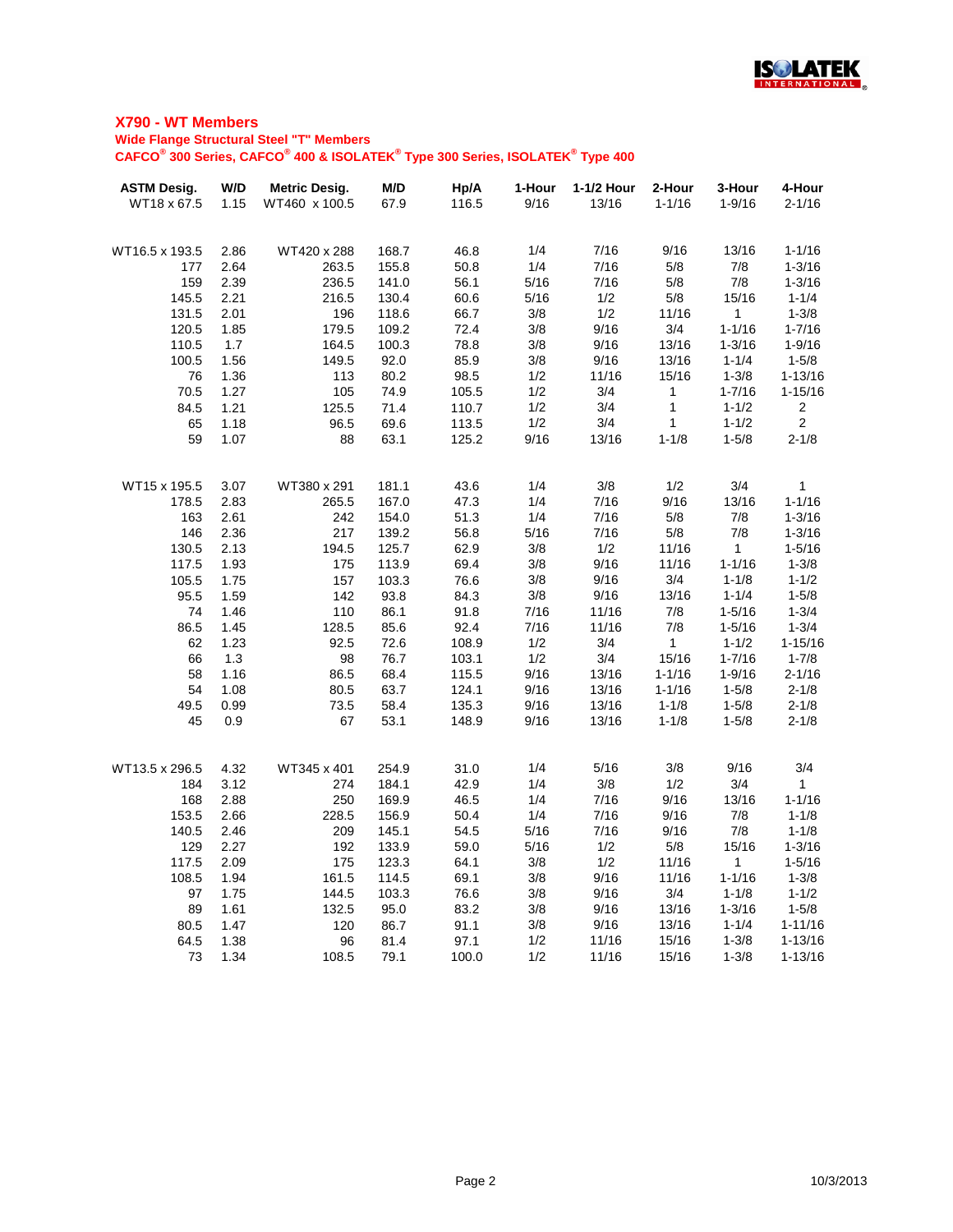

| <b>ASTM Desig.</b> | W/D          | <b>Metric Desig.</b> | M/D            | Hp/A         | 1-Hour     | 1-1/2 Hour   | 2-Hour       | 3-Hour                  | 4-Hour                 |
|--------------------|--------------|----------------------|----------------|--------------|------------|--------------|--------------|-------------------------|------------------------|
| WT13.5 x 57        | 1.22         | WT345 x 85           | 72.0           | 109.8        | 1/2        | 3/4          | $\mathbf{1}$ | $1 - 1/2$               | $\overline{2}$         |
| 51                 | 1.1          | 76                   | 64.9           | 121.8        | 9/16       | 13/16        | $1 - 1/16$   | $1 - 5/8$               | $2 - 1/8$              |
| 47                 | 1.02         | 70                   | 60.2           | 131.4        | 9/16       | 13/16        | $1 - 1/8$    | $1 - 5/8$               | $2 - 1/8$              |
| 42                 | 0.91         | 62.5                 | 53.7           | 147.2        | 9/16       | 13/16        | $1 - 1/8$    | $1 - 5/8$               | $2 - 1/8$              |
|                    |              |                      |                |              |            |              |              |                         |                        |
| WT12 x 185         | 3.39         | WT305 x 275.5        | 200.0          | 39.5         | 1/4        | 3/8          | 1/2          | 11/16                   | 15/16                  |
| 167.5              | 3.11         | 249                  | 183.5          | 43.1         | 1/4        | 3/8          | 1/2          | 3/4                     | 1                      |
| 153                | 2.88         | 227.5                | 169.9          | 46.5         | 1/4        | 7/16         | 9/16         | 13/16                   | $1 - 1/16$             |
| 139.5              | 2.65         | 207.5                | 156.4          | 50.6         | 1/4        | 7/16         | 9/16         | 7/8                     | $1 - 1/8$              |
| 125                | 2.4          | 186                  | 141.6          | 55.8         | 5/16       | 7/16         | 5/8          | 7/8                     | $1 - 3/16$             |
| 114.5              | 2.23         | 170.5                | 131.6          | 60.1         | 5/16       | 1/2          | 5/8          | 15/16                   | $1 - 1/4$              |
| 103.5              | 2.03         | 153.5                | 119.8          | 66.0         | 3/8        | 1/2          | 11/16        | $\mathbf{1}$            | $1 - 5/16$             |
| 96                 | 1.9          | 142.5                | 112.1          | 70.5         | 3/8        | 9/16         | 3/4          | $1 - 1/16$              | $1 - 7/16$             |
| 88                 | 1.75         | 131                  | 103.3          | 76.6         | $3/8$      | 9/16         | 3/4          | $1 - 1/8$               | $1 - 1/2$              |
| 81                 | 1.61         | 120.5                | 95.0           | 83.2         | 3/8        | 9/16         | 13/16        | $1 - 3/16$              | $1 - 5/8$              |
| 73                 | 1.47         | 108.5                | 86.7           | 91.1         | 3/8        | 9/16         | 13/16        | $1 - 1/4$               | $1 - 11/16$            |
| 65.5               | 1.33         | 97.5                 | 78.5           | 100.7        | 1/2        | 11/16        | 15/16        | $1 - 3/8$               | $1 - 7/8$              |
| 51.5               | 1.23         | 76.5                 | 72.6           | 108.9        | 1/2        | 3/4          | $\mathbf{1}$ | $1 - 1/2$               | $1 - 15/16$            |
| 58.5               | 1.19         | 87                   | 70.2           | 112.6        | 1/2        | 3/4          | $\mathbf 1$  | $1 - 1/2$               | $\overline{2}$         |
| 47                 | 1.12         | 70                   | 66.1           | 119.6        | 9/16       | 13/16        | $1 - 1/16$   | $1 - 9/16$              | $2 - 1/8$              |
| 52                 | 1.07         | 77.5                 | 63.1           | 125.2        | 9/16       | 13/16        | $1 - 1/8$    | $1 - 5/8$               | $2 - 1/8$              |
| 42                 | 1.01         | 62.5                 | 59.6           | 132.7        | 9/16       | 13/16        | $1 - 1/8$    | $1 - 5/8$               | $2 - 1/8$              |
| 38                 | 0.92         | 56.5                 | 54.3           | 145.6        | 9/16       | 13/16        | $1 - 1/8$    | $1 - 5/8$               | $2 - 1/8$              |
| 31                 | 0.83         | 46                   | 49.0           | 161.4        | 5/8        | 15/16        | $1 - 1/4$    | $1 - 13/16$             | $2 - 5/16$             |
| 34                 | 0.82         | 50.5                 | 48.4           | 163.4        | 5/8        | 15/16        | $1 - 1/4$    | $1 - 13/16$             | $2 - 5/16$             |
| 27.5               | 0.74         | 41                   | 43.7           | 181.1        | 5/8        | 15/16        | $1 - 1/4$    | $1 - 13/16$             | $2 - 5/16$             |
|                    |              |                      |                |              |            |              |              |                         |                        |
| WT10.5 x 100.5     | 2.12         | WT265 x 150          | 125.1          | 63.2         | 3/8        | 1/2          | 11/16        | $\mathbf{1}$            | $1 - 5/16$             |
| 91<br>83           | 1.94<br>1.79 | 136<br>124           | 114.5<br>105.6 | 69.1<br>74.9 | 3/8<br>3/8 | 9/16<br>9/16 | 11/16<br>3/4 | $1 - 1/16$<br>$1 - 1/8$ | $1 - 3/8$<br>$1 - 1/2$ |
| 73.5               | 1.59         | 109.5                | 93.8           | 84.3         | 3/8        | 9/16         | 13/16        | $1 - 1/4$               | $1 - 5/8$              |
| 66                 | 1.44         | 98                   | 85.0           | 93.0         | 7/16       | 11/16        | 7/8          | $1 - 5/16$              | $1 - 3/4$              |
| 61                 | 1.33         | 91                   | 78.5           | 100.7        | 1/2        | 11/16        | 15/16        | $1 - 3/8$               | $1 - 7/8$              |
| 46.5               | 1.23         |                      | 72.6           | 108.9        | 1/2        | 3/4          | 1            | $1 - 1/2$               | $1 - 15/16$            |
| 55.5               | 1.22         | 69<br>82.5           | 72.0           | 109.8        | 1/2        | 3/4          | 1            | $1 - 1/2$               | $\overline{2}$         |
| 50.5               | 1.12         | 75                   | 66.1           | 119.6        | 9/16       | 13/16        | $1 - 1/16$   | $1 - 9/16$              | $2 - 1/8$              |
| 41.5               | 1.11         | 61.5                 | 65.5           | 120.7        | 9/16       | 13/16        | $1 - 1/16$   | $1 - 9/16$              | $2 - 1/8$              |
| 36.5               | 0.98         | 54.5                 | 57.8           | 136.7        | 9/16       | 13/16        | $1 - 1/8$    | $1 - 5/8$               | $2 - 1/8$              |
| 34                 | 0.91         | 50.5                 | 53.7           | 147.2        | 9/16       | 13/16        | $1 - 1/8$    | $1 - 5/8$               | $2 - 1/8$              |
| 28.5               | 0.84         | 37                   | 49.6           | 159.5        | 9/16       | 13/16        | $1 - 1/8$    | $1 - 5/8$               | $2 - 1/8$              |
| 31                 | 0.84         | 46                   | 49.6           | 159.5        | 9/16       | 13/16        | $1 - 1/8$    | $1 - 5/8$               | $2 - 1/8$              |
| 25                 | 0.75         | 36                   | 44.3           | 178.6        | 5/8        | 15/16        | $1 - 1/4$    | $1 - 13/16$             | $2 - 5/16$             |
| 27.5               | 0.74         | 42.5                 | 43.7           | 181.1        | 5/8        | 15/16        | $1 - 1/4$    | $1 - 13/16$             | $2 - 5/16$             |
| 22                 | 0.66         | 33                   | 38.9           | 203.0        | 11/16      | 1            | $1 - 5/16$   | $1 - 7/8$               | $2 - 3/8$              |
| 24                 | 0.66         | 41                   | 38.9           | 203.0        | 11/16      | 1            | $1 - 5/16$   | $1 - 7/8$               | $2 - 3/8$              |
|                    |              |                      |                |              |            |              |              |                         |                        |
| WT9 x 87.5         | 2.08         | WT230 x 130          | 122.7          | 64.4         | 3/8        | 1/2          | 11/16        | 1                       | $1 - 5/16$             |
| 79                 | 1.9          | 117.5                | 112.1          | 70.5         | 3/8        | 9/16         | 3/4          | $1 - 1/16$              | $1 - 7/16$             |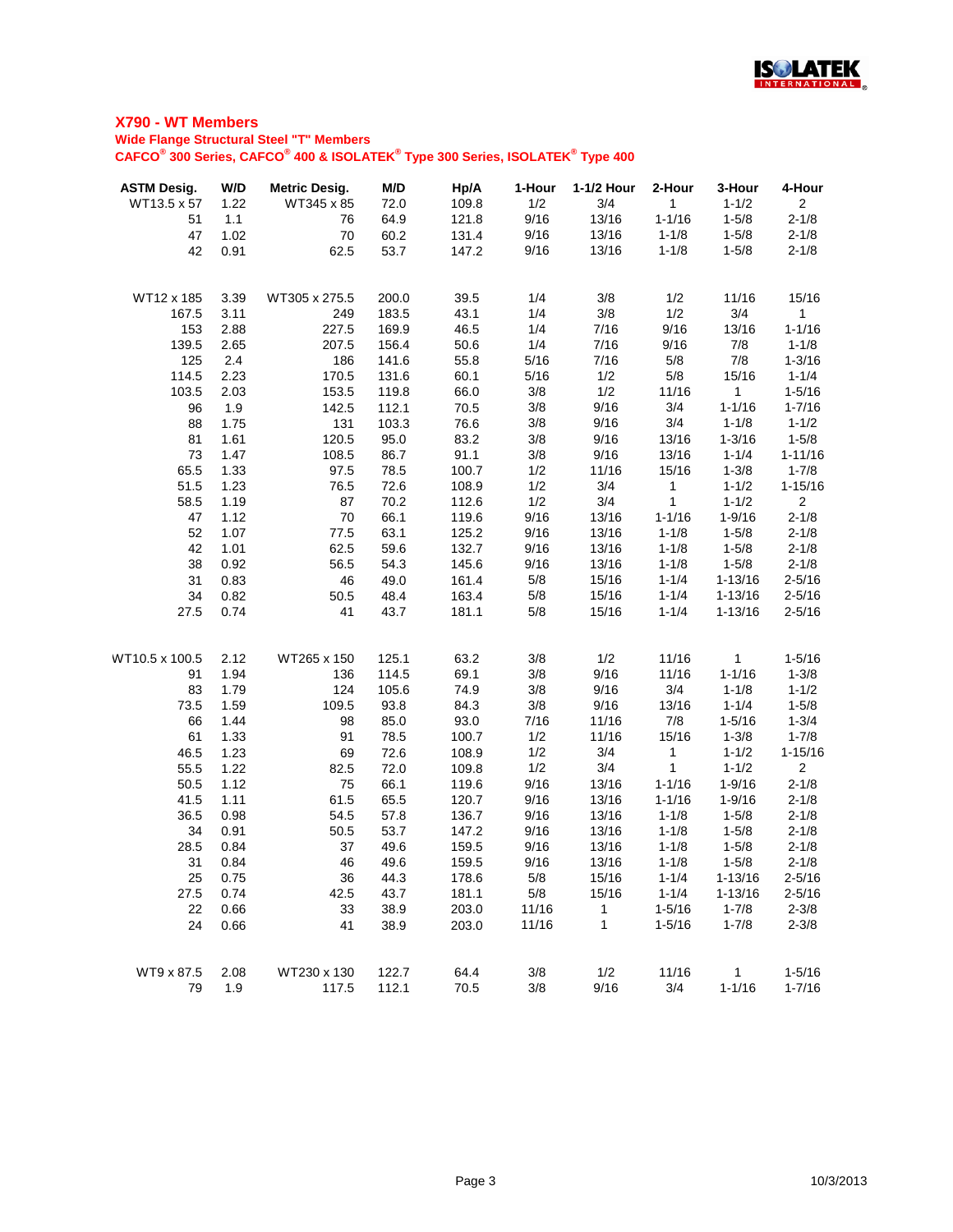

| <b>ASTM Desig.</b> | W/D          | <b>Metric Desig.</b> | M/D          | Hp/A           | 1-Hour       | 1-1/2 Hour     | 2-Hour                 | 3-Hour                 | 4-Hour                 |
|--------------------|--------------|----------------------|--------------|----------------|--------------|----------------|------------------------|------------------------|------------------------|
| WT9 x 71.5         | 1.74         | WT230 x 106.5        | 102.7        | 77.0           | 3/8          | 9/16           | 3/4                    | $1 - 1/8$              | $1 - 1/2$              |
| 65                 | 1.59         | 96.5                 | 93.8         | 84.3           | 3/8          | 9/16           | 13/16                  | $1 - 1/4$              | $1 - 5/8$              |
| 59.5               | 1.46         | 88.5                 | 86.1         | 91.8           | 7/16         | 11/16          | 7/8                    | $1 - 5/16$             | $1 - 3/4$              |
| 53                 | 1.31         | 79                   | 77.3         | 102.3          | 1/2          | 3/4            | 15/16                  | $1 - 7/16$             | $1 - 7/8$              |
| 48.5               | 1.21         | 72                   | 71.4         | 110.7          | 1/2          | 3/4            | $\mathbf{1}$           | $1 - 1/2$              | $\overline{2}$         |
| 43                 | 1.08         | 64                   | 63.7         | 124.1          | 9/16         | 13/16          | $1 - 1/16$             | $1 - 5/8$              | $2 - 1/8$              |
| 35.5               | 1.07         | 53                   | 63.1         | 125.2          | 9/16         | 13/16          | $1 - 1/8$              | $1 - 5/8$              | $2 - 1/8$              |
| 32.5<br>38         | 0.98         | 48.5                 | 57.8         | 136.7          | 9/16         | 13/16          | $1 - 1/8$              | $1 - 5/8$              | $2 - 1/8$              |
| 30                 | 0.96<br>0.91 | 56.5<br>44.5         | 56.6<br>53.7 | 139.6<br>147.2 | 9/16<br>9/16 | 13/16<br>13/16 | $1 - 1/8$<br>$1 - 1/8$ | $1 - 5/8$<br>$1 - 5/8$ | $2 - 1/8$<br>$2 - 1/8$ |
| 27.5               | 0.84         | 41                   | 49.6         | 159.5          | 9/16         | 13/16          | $1 - 1/8$              | $1 - 5/8$              | $2 - 1/8$              |
| 25                 | 0.77         | 37                   | 45.4         | 174.0          | 5/8          | 15/16          | $1 - 1/4$              | $1 - 13/16$            | $2 - 5/16$             |
| 23                 | 0.77         | 34                   | 45.4         | 174.0          | 5/8          | 15/16          | $1 - 1/4$              | $1 - 13/16$            | $2 - 5/16$             |
| 20                 | 0.68         | 30                   | 40.1         | 197.0          | $5/8$        | 15/16          | $1 - 1/4$              | $1 - 13/16$            | $2 - 5/16$             |
| 17.5               | 0.6          | 26                   | 35.4         | 223.3          | 11/16        | $\mathbf{1}$   | $1 - 5/16$             | $1 - 7/8$              | $2 - 3/8$              |
|                    |              |                      |              |                |              |                |                        |                        |                        |
| <b>WT8 x 50</b>    | 1.35         | WT205 x 74.5         | 79.7         | 99.2           | 1/2          | 11/16          | 15/16                  | $1 - 3/8$              | $1 - 13/16$            |
| 44.5               | 1.21         | 66                   | 71.4         | 110.7          | 1/2          | 3/4            | 1                      | $1 - 1/2$              | $\overline{2}$         |
| 38.5               | 1.06         | 57                   | 62.5         | 126.4          | 9/16         | 13/16          | $1 - 1/8$              | $1 - 5/8$              | $2 - 1/8$              |
| 28.5               | 0.94         | 42.5                 | 55.5         | 142.5          | 9/16         | 13/16          | $1 - 1/8$              | $1 - 5/8$              | $2 - 1/8$              |
| 33.5               | 0.93         | 50                   | 54.9         | 144.1          | 9/16         | 13/16          | $1 - 1/8$              | $1 - 5/8$              | $2 - 1/8$              |
| 25                 | 0.83         | 37                   | 49.0         | 161.4          | 5/8          | 15/16          | $1 - 1/4$              | $1 - 13/16$            | $2 - 5/16$             |
| 22.5               | 0.76         | 33.5                 | 44.8         | 176.3          | 5/8          | 15/16          | $1 - 1/4$              | $1 - 13/16$            | $2 - 5/16$             |
| 20                 | 0.68         | 30                   | 40.1         | 197.0          | 5/8          | 15/16          | $1 - 1/4$              | $1 - 13/16$            | $2 - 5/16$             |
| 18                 | 0.61         | 26.5                 | 36.0         | 219.6          | 11/16        | $\mathbf{1}$   | $1 - 5/16$             | $1 - 7/8$              | $2 - 3/8$              |
| 15.5               | 0.58         | 23                   | 34.2         | 231.0          | 11/16        | $\mathbf{1}$   | $1 - 5/16$             | $1 - 7/8$              | $2 - 3/8$              |
| 13                 | 0.49         | 19.5                 | 28.9         | 273.4          | 13/16        | $1 - 1/8$      | $1 - 7/16$             | $\overline{2}$         | $2 - 9/16$             |
| WT7 x 404          | 6.86         | WT180 x 601          | 404.7        | 19.5           | 1/4          | 1/4            | 1/4                    | 3/8                    | 1/2                    |
| 365                | 6.39         | 543                  | 377.0        | 21.0           | 1/4          | 1/4            | 1/4                    | 3/8                    | 1/2                    |
| 332.5              | 5.95         | 495                  | 351.1        | 22.5           | 1/4          | 1/4            | 5/16                   | 7/16                   | 9/16                   |
| 302.5              | 5.53         | 450                  | 326.3        | 24.2           | 1/4          | 1/4            | 5/16                   | 7/16                   | 9/16                   |
| 275                | 5.14         | 409                  | 303.3        | 26.1           | 1/4          | 1/4            | 5/16                   | 1/2                    | 5/8                    |
| 250                | 4.76         | 372                  | 280.8        | 28.1           | 1/4          | 1/4            | 3/8                    | 1/2                    | 11/16                  |
| 227.5              | 4.42         | 338.5                | 260.8        | 30.3           | 1/4          | 5/16           | 3/8                    | 9/16                   | 3/4                    |
| 213                | 4.18         | 317                  | 246.6        | 32.1           | 1/4          | 5/16           | 3/8                    | 9/16                   | 3/4                    |
| 199                | 3.95         | 296                  | 233.1        | 33.9           | 1/4          | 5/16           | 7/16                   | 5/8                    | 13/16                  |
| 185                | 3.71         | 275.5                | 218.9        | 36.1           | 1/4          | 5/16           | 7/16                   | 5/8                    | 7/8                    |
| 171                | 3.21         | 254.5                | 189.4        | 41.7           | 1/4          | 3/8            | 1/2                    | 3/4                    | $\overline{1}$         |
| 155.5              | 2.96         | 231.5                | 174.6        | 45.3           | 1/4          | 7/16           | 9/16                   | 13/16                  | $1 - 1/16$             |
| 141.5              | 2.72         | 210.5                | 160.5        | 49.3           | 1/4          | 7/16           | 9/16                   | 7/8                    | $1 - 1/8$              |
| 128.5              | 2.49         | 191                  | 146.9        | 53.8           | 5/16         | 7/16           | 9/16                   | 7/8                    | $1 - 1/8$              |
| 116.5              | 2.28         | 173.5                | 134.5        | 58.8           | 5/16         | 1/2            | 5/8                    | 15/16                  | $1 - 3/16$             |
| 105.5              | 2.11         | 157                  | 124.5        | 63.5           | 3/8          | 1/2            | 11/16                  | $\mathbf{1}$           | $1 - 5/16$             |
| 96.5               | 1.93         | 143.5                | 113.9        | 69.4           | 3/8          | 9/16           | 11/16                  | $1 - 1/16$             | $1 - 3/8$              |
| 88                 | 1.76         | 131                  | 103.8        | 76.1           | 3/8          | 9/16           | 3/4                    | $1 - 1/8$              | $1 - 1/2$              |
| 79.5               | 1.62         | 118.5                | 95.6         | 82.7           | 3/8          | 9/16           | 13/16                  | $1 - 3/16$             | $1 - 5/8$              |
| 72.5               | 1.53         | 108                  | 90.3         | 87.6           | 3/8          | 9/16           | 13/16                  | $1 - 1/4$              | $1 - 11/16$            |
| 66                 | 1.4          | 98                   | 82.6         | 95.7           | 1/2          | 11/16          | 15/16                  | $1 - 3/8$              | $1 - 13/16$            |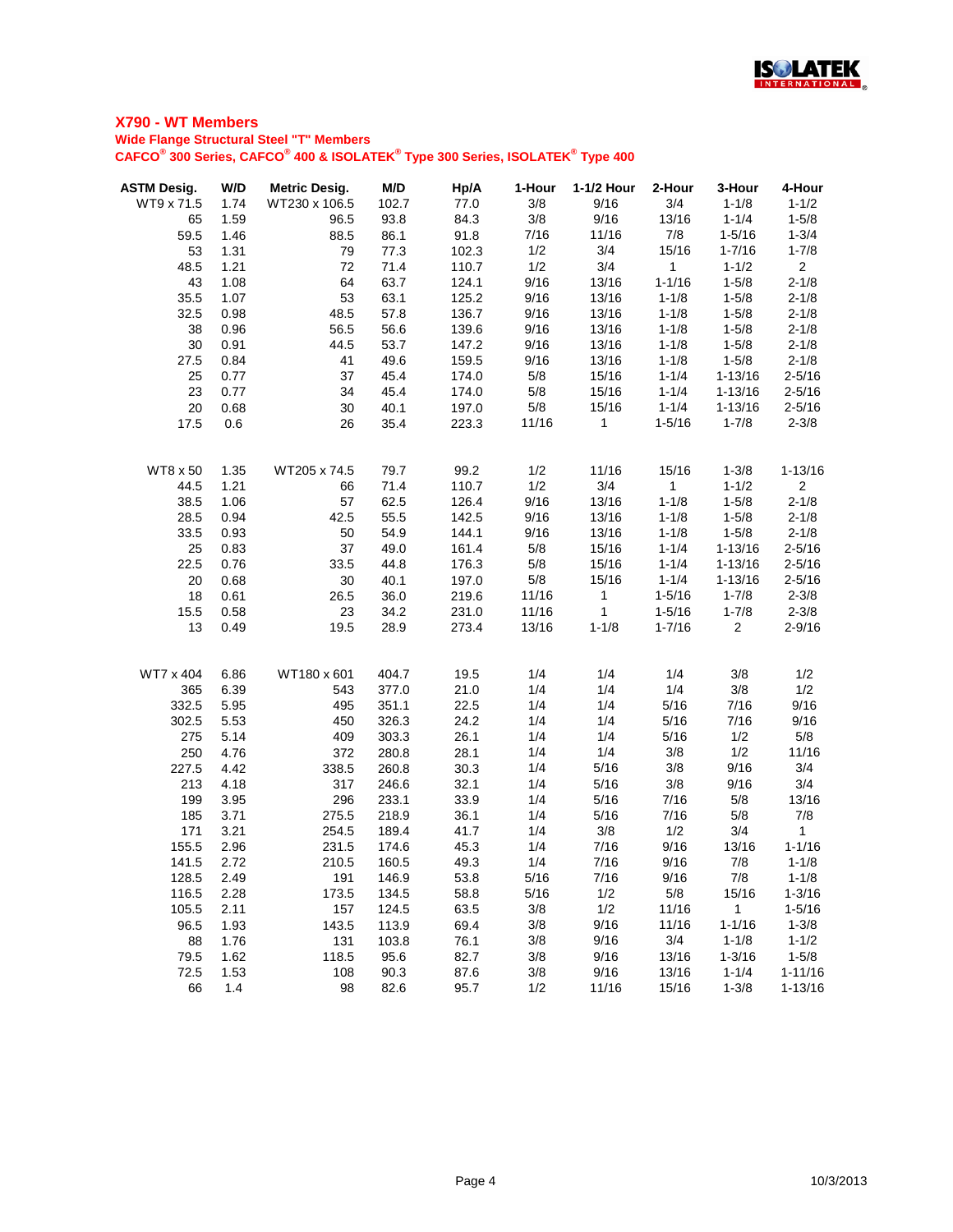

| <b>ASTM Desig.</b> | W/D  | <b>Metric Desig.</b> | M/D   | Hp/A  | 1-Hour | 1-1/2 Hour     | 2-Hour       | 3-Hour         | 4-Hour         |
|--------------------|------|----------------------|-------|-------|--------|----------------|--------------|----------------|----------------|
| WT7 x 60           | 1.29 | WT180 x 89.5         | 76.1  | 103.9 | 1/2    | 3/4            | 15/16        | $1 - 7/16$     | $1 - 7/8$      |
| 41                 | 1.21 | 61                   | 71.4  | 110.7 | 1/2    | 3/4            | $\mathbf{1}$ | $1 - 1/2$      | 2 <sup>7</sup> |
| 54.5               | 1.17 | 81                   | 69.0  | 114.5 | 9/16   | 13/16          | $1 - 1/16$   | $1 - 9/16$     | $2 - 1/16$     |
| 37                 | 1.1  | 55                   | 64.9  | 121.8 | 9/16   | 13/16          | $1 - 1/16$   | $1 - 5/8$      | $2 - 1/8$      |
| 49.5               | 1.07 | 73.5                 | 63.1  | 125.2 | 9/16   | 13/16          | $1 - 1/8$    | $1 - 5/8$      | $2 - 1/8$      |
| 45                 | 1.07 | 67                   | 63.1  | 125.2 | 9/16   | 13/16          | $1 - 1/8$    | $1 - 5/8$      | $2 - 1/8$      |
| 34                 | 1.02 | 50.5                 | 60.2  | 131.4 | 9/16   | 13/16          | $1 - 1/8$    | $1 - 5/8$      | $2 - 1/8$      |
| 30.5               | 0.92 | 45.5                 | 54.3  | 145.6 | 9/16   | 13/16          | $1 - 1/8$    | $1 - 5/8$      | $2 - 1/8$      |
| 26.5               | 0.9  | 39.5                 | 53.1  | 148.9 | 9/16   | 13/16          | $1 - 1/8$    | $1 - 5/8$      | $2 - 1/8$      |
| 24                 | 0.82 | 36                   | 48.4  | 163.4 | 5/8    | 15/16          | $1 - 1/4$    | $1 - 13/16$    | $2 - 5/16$     |
| 21.5               | 0.74 | 32                   | 43.7  | 181.1 | 5/8    | 15/16          | $1 - 1/4$    | $1 - 13/16$    | $2 - 5/16$     |
| 19                 | 0.7  | 28.5                 | 41.3  | 191.4 | 5/8    | 15/16          | $1 - 1/4$    | $1 - 13/16$    | $2 - 5/16$     |
| 17                 | 0.63 | 25.5                 | 37.2  | 212.7 | 11/16  | $\mathbf{1}$   | $1 - 5/16$   | $1 - 7/8$      | $2 - 3/8$      |
| 15                 | 0.56 | 22.5                 | 33.0  | 239.3 | 13/16  | $1 - 1/8$      | $1 - 7/16$   | $\overline{c}$ | $2 - 9/16$     |
| 13                 | 0.55 | 19.5                 | 32.5  | 243.6 | 13/16  | $1 - 1/8$      | $1 - 7/16$   | $\overline{2}$ | $2 - 9/16$     |
| 11                 | 0.47 | 16.5                 | 27.7  | 285.1 | 13/16  | $1 - 1/8$      | $1 - 7/16$   | $\overline{2}$ | $2 - 9/16$     |
| WT6 x 168          | 3.93 | WT155 x 250          | 231.9 | 34.1  | 1/4    | 5/16           | 7/16         | 5/8            | 13/16          |
| 152.5              | 3.64 | 227                  | 214.8 | 36.8  | 1/4    | 5/16           | 7/16         | 5/8            | 7/8            |
| 139.5              | 3.38 | 207.5                | 199.4 | 39.6  | 1/4    | 3/8            | 1/2          | 11/16          | 15/16          |
| 126                | 3.1  | 187.5                | 182.9 | 43.2  | 1/4    | 3/8            | 1/2          | 3/4            | $\mathbf{1}$   |
| 115                | 2.87 | 171                  | 169.3 | 46.7  | 1/4    | 7/16           | 9/16         | 13/16          | $1 - 1/16$     |
| 105                | 2.66 | 156.5                | 156.9 | 50.4  | 1/4    | 7/16           | 9/16         | 7/8            | $1 - 1/8$      |
| 95                 | 2.44 | 141.5                | 144.0 | 54.9  | 5/16   | 7/16           | 9/16         | 7/8            | $1 - 1/8$      |
| 85                 | 2.21 | 126.5                | 130.4 | 60.6  | 5/16   | 1/2            | 5/8          | 15/16          | $1 - 1/4$      |
| 76                 | 2.01 | 112.5                | 118.6 | 66.7  | 3/8    | 1/2            | 11/16        | $\mathbf{1}$   | $1 - 3/8$      |
| 68                 | 1.81 | 101                  | 106.8 | 74.0  | 3/8    | 9/16           | 3/4          | $1 - 1/8$      | $1 - 7/16$     |
| 60                 | 1.62 | 89.5                 | 95.6  | 82.7  | 3/8    | 9/16           | 13/16        | $1 - 3/16$     | $1 - 5/8$      |
| 53                 | 1.45 | 79                   | 85.6  | 92.4  | 7/16   | 11/16          | 7/8          | $1 - 5/16$     | $1 - 3/4$      |
| 48                 | 1.32 | 71.5                 | 77.9  | 101.5 | 1/2    | 11/16          | 15/16        | $1 - 3/8$      | $1 - 7/8$      |
| 43.5               | 1.21 | 64.5                 | 71.4  | 110.7 | 1/2    | 3/4            | $\mathbf{1}$ | $1 - 1/2$      | $2^{\circ}$    |
| 39.5               | 1.1  | 58.5                 | 64.9  | 121.8 | 9/16   | 13/16          | $1 - 1/16$   | $1 - 5/8$      | $2 - 1/8$      |
| 36                 | 1.01 | 53.5                 | 59.6  | 132.7 | 9/16   | 13/16          | $1 - 1/8$    | $1 - 5/8$      | $2 - 1/8$      |
| 29                 | 0.92 | 43                   | 54.3  | 145.6 | 9/16   | 13/16          | $1 - 1/8$    | $1 - 5/8$      | $2 - 1/8$      |
| 32.5               | 0.91 | 48.5                 | 53.7  | 147.2 | 9/16   | 13/16          | $1 - 1/8$    | $1 - 5/8$      | $2 - 1/8$      |
| 25                 | 0.9  | 37                   | 53.1  | 148.9 | 9/16   | 13/16          | $1 - 1/8$    | $1 - 5/8$      | $2 - 1/8$      |
| 26.5               | 0.84 | 39.5                 | 49.6  | 159.5 | 9/16   | 13/16          | $1 - 1/8$    | $1 - 5/8$      | $2 - 1/8$      |
| 22.5               | 0.81 | 33.5                 | 47.8  | 165.4 | 5/8    | 15/16          | $1 - 1/4$    | $1 - 13/16$    | $2 - 5/16$     |
| 20                 | 0.73 | 30                   | 43.1  | 183.5 | 5/8    | 15/16          | $1 - 1/4$    | $1 - 13/16$    | $2 - 5/16$     |
| 17.5               | 0.7  | 26                   | 41.3  | 191.4 | 5/8    | 15/16          | $1 - 1/4$    | $1 - 13/16$    | $2 - 5/16$     |
| 15                 | 0.6  | 22.5                 | 35.4  | 223.3 | 11/16  | $\overline{1}$ | $1 - 5/16$   | $1 - 7/8$      | $2 - 3/8$      |
| 13                 | 0.52 | 19.5                 | 30.7  | 257.7 | 13/16  | $1 - 1/8$      | $1 - 7/16$   | $\overline{2}$ | $2 - 9/16$     |
| 11                 | 0.55 | 16.5                 | 32.5  | 243.6 | 13/16  | $1 - 1/8$      | $1 - 7/16$   | $\overline{2}$ | $2 - 9/16$     |
| 9.5                | 0.48 | 14                   | 28.3  | 279.1 | 13/16  | $1 - 1/8$      | $1 - 7/16$   | $\overline{2}$ | $2 - 9/16$     |
| 8                  | 0.41 | 12                   | 24.2  | 326.8 | 15/16  | $1 - 1/4$      | $1 - 9/16$   | $2 - 1/8$      | $2 - 11/16$    |
| $\overline{7}$     | 0.36 | 10.5                 | 21.2  | 372.2 | 15/16  | $1 - 1/4$      | $1 - 9/16$   | $2 - 1/8$      | $2 - 11/16$    |
| WT5 x 56           | 1.77 | WT125 x 83.5         | 104.4 | 75.7  | 3/8    | 9/16           | 3/4          | $1 - 1/8$      | $1 - 1/2$      |
| 50                 | 1.61 | 74.5                 | 95.0  | 83.2  | 3/8    | 9/16           | 13/16        | $1 - 3/16$     | $1 - 5/8$      |
|                    |      |                      |       |       |        |                |              |                |                |